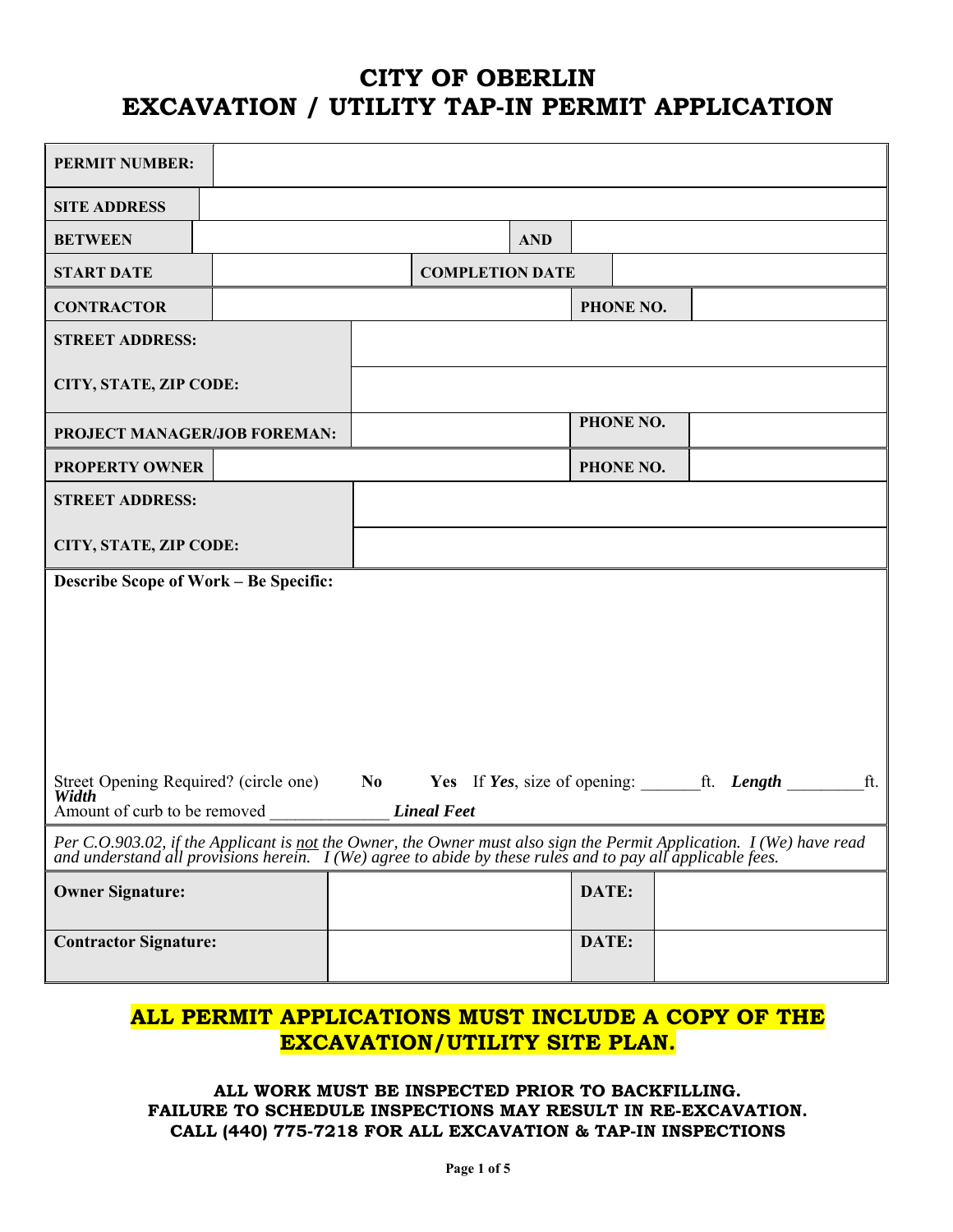## **GENERAL INFORMATION**

This Excavation Permit is required by the City of Oberlin in accordance with Codified Ordinance 903.03. The fee schedule attached hereto is established according to Ordinance No. 06-37, effective June 14, 2006.

The Applicant shall submit all the necessary information required for review and approval of the Permit Application. All work shall be designed and constructed in accordance with the most recent edition of the City of Oberlin Public Works Standards applicable at the time of approval of the permit application. Standard details are available upon request. Pavement cuts will not be allowed in new pavement. Pavement cuts may not be allowed in those situations in which boring is determined by the City Engineer to be the preferred alternative.

All work must be inspected at stages appropriate to the scope of work and as delineated on the Inspection Schedule attached hereto. Inspections shall be requested not less than one full business day in advance. Inspections will be made on normal business days between the hours of 7:30 a.m. and 3:00 p.m. only. Where closure occurs without inspection, the City may, at its option, require reexcavation, forfeiture of the deposit or both. Call (440) 775-7218 for all inspections. A copy of the approved Permit Application Forms including the Site Plan must be maintained on the job-site at all times.

#### *The Permit Holder is responsible for contacting the Ohio Utility Protection Service(OUPS) at 1-800-362-2764 to locate all utilities a minimum of 48 hours prior to commencing the work.*

Where excavation requires partial or complete road closing, traffic control will be maintained at the Permit Holder's sole expense in accordance with the most recent edition of the ODOT Manual of Uniform Traffic Control Devices (OMUTCD). The City must be notified (775-7218) at least 24 hours in advance of any planned road closings. The City must be notified immediately of emergency road closings. Please call the Oberlin Police Department at 774-1061 for emergency road closings after normal business hours. The Permit Holder is responsible for protecting the health, safety and welfare of the general public by properly protecting and securing the job site at all times in accordance with the requirements of the OMUTCD.

Ordinance 339.08 Loads dropping or leaking; removal required; tracking mud. (c) No person shall operate any vehicle so as to track or drop mud, stones, gravel or other similar material on any street, highway or other public place. (d) It shall be the duty of the driver of a vehicle who unlawfully drops or deposits mud, stones, gravel or other similar material or permits the load or any portion thereof to be dropped or deposited upon any street, highway or other public place to immediately remove the same or cause it to be removed.

Final restoration shall be completed within one week following closure. Where restoration cannot be accomplished within this time frame due to the nature or size of the project or due to weather conditions, the Permit Holder shall provide a timetable for completion to the Public Works Director or the City Engineer. *Deposit shall be returned upon proper completion of all work.* Any costs incurred by the City for protection of the site, maintaining a clean work area, or repairing damages will be at the Permit Holder's expense.

The permit holder shall indemnify and hold the City harmless from and against any claim, demand, lawsuit, or judgment made by any person whatsoever, arising out of any exercise of privilege granted by this permit and based upon either property damage or personal injury, or both, and to reimburse the City for any expense incurred by it by reason of any such claim, demand, lawsuit, or judgment and to assume responsibility for and defend any lawsuit which may arise therefrom. Any person accepting any such permit shall be bound by the terms of this section without further contract or agreement. (C.O. 903.07).

The permit holder shall secure and furnish satisfactory evidence that the applicant has procured and maintains in full force and effect a policy of liability insurance, with limits not less than One Hundred Thousand Dollars (\$100,000) for any one person and not less than Three Hundred Thousand Dollars (\$300,000) for any one accident, for personal injury or death, and not less than Fifty Thousand Dollars (\$50,000) for property damage, providing the permittee and the City with indemnifications against any claim, demand, lawsuit, or judgement arising out of the exercise of any permit. Insurance requirement may be waived by the City when, in the opinion of the City Manager, the nature of the undertaking does not require them. (C.O. 903.07).

Failure to abide by the terms and conditions of this Excavation Permit may result in the revocation of said permit. (C.O. 903.05). All permits shall be void six months after date of issue.

I have read and understand the above statement Initial Here

**Revised: August 5, 2019**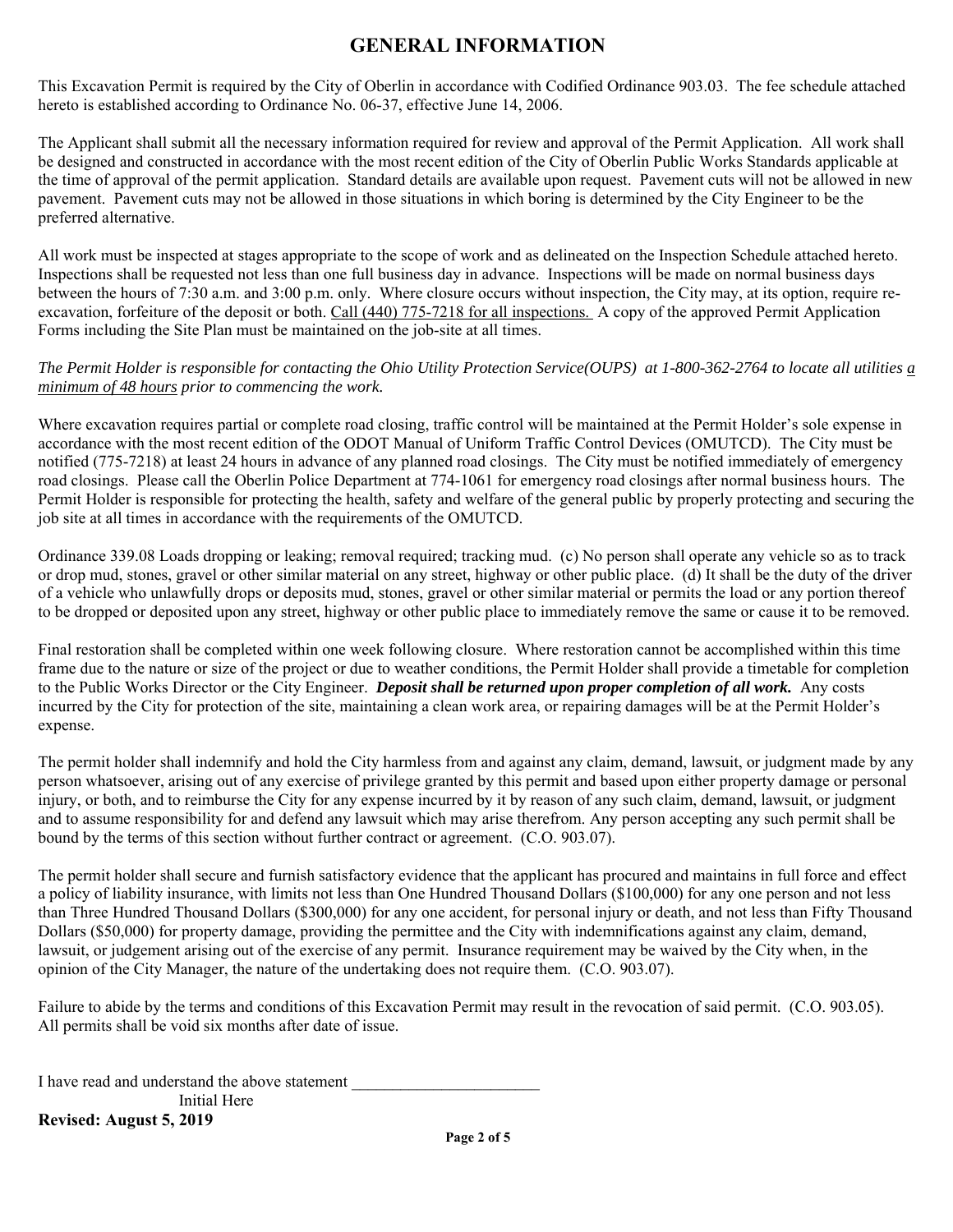# **FEES AND CONDITIONS**

| <b>STAFF USE ONLY</b>                                                                     |                                    |  |                          |  |                    |                    |                               |                   |
|-------------------------------------------------------------------------------------------|------------------------------------|--|--------------------------|--|--------------------|--------------------|-------------------------------|-------------------|
| <b>Date Sent</b><br><b>For Review:</b>                                                    | City<br><b>Engineer:</b>           |  | Water<br>Superintendent: |  |                    |                    | <b>GMD</b><br>Superintendent: |                   |
|                                                                                           | <b>ITEM</b>                        |  |                          |  | <b>Fund</b>        |                    |                               | <b>PERMIT FEE</b> |
| <b>Excavation Permit</b>                                                                  |                                    |  |                          |  | 111.0000.46004     |                    |                               | \$50.00           |
|                                                                                           | <b>Curb Deposit (Refundable)</b>   |  |                          |  | 414.0000.46008     |                    |                               |                   |
|                                                                                           | <b>Street Deposit (Refundable)</b> |  |                          |  | 414.0000.46008     |                    |                               |                   |
| <b>Water Tap Fee</b>                                                                      |                                    |  |                          |  | 701.0000.44007     |                    |                               |                   |
|                                                                                           | <b>Water Meter Charge</b>          |  |                          |  | 701.0000.44007     |                    |                               |                   |
| <b>Sanitary Sewer Tap Fee</b>                                                             |                                    |  |                          |  | 702.0000.44012     |                    |                               |                   |
| <b>Storm Sewer Tap Fee</b>                                                                |                                    |  |                          |  | 709.0000.44012     |                    |                               |                   |
|                                                                                           |                                    |  |                          |  | <b>TOTAL FEES:</b> |                    |                               |                   |
| <b>APPROVED:</b>                                                                          |                                    |  |                          |  |                    |                    |                               |                   |
| <b>Water Superintendent:</b>                                                              |                                    |  |                          |  |                    |                    | Date:                         |                   |
| <b>GMD</b> Superintendent:                                                                |                                    |  |                          |  |                    |                    | Date:                         |                   |
| <b>City Engineer:</b>                                                                     |                                    |  |                          |  |                    |                    | Date:                         |                   |
| <b>Public Works Director:</b>                                                             |                                    |  |                          |  |                    |                    | Date:                         |                   |
| <b>Distributed By:</b><br>(Initials)                                                      |                                    |  | Date:                    |  |                    | Receipt<br>Number: |                               |                   |
| The signature of the City Engineer or the Public Works Director is required for Approval. |                                    |  |                          |  |                    |                    |                               |                   |
| <b>Special Conditions of Approval</b><br>(Please list, if applicable)                     |                                    |  |                          |  |                    |                    |                               |                   |
|                                                                                           |                                    |  |                          |  |                    |                    |                               |                   |

| <b>Excavation Permit Application Attachments</b> |  |  |  |  |  |
|--------------------------------------------------|--|--|--|--|--|
| $(\sqrt{\ }$ - Check and List as Applicable)     |  |  |  |  |  |
|                                                  |  |  |  |  |  |
| <b>Traffic Control Plan</b>                      |  |  |  |  |  |
|                                                  |  |  |  |  |  |
|                                                  |  |  |  |  |  |
| <b>Erosion Control Plan</b>                      |  |  |  |  |  |
|                                                  |  |  |  |  |  |
| <b>Standard Detail:</b>                          |  |  |  |  |  |
|                                                  |  |  |  |  |  |
|                                                  |  |  |  |  |  |
| <b>Standard Detail:</b>                          |  |  |  |  |  |
|                                                  |  |  |  |  |  |
|                                                  |  |  |  |  |  |
| <b>Standard Detail:</b>                          |  |  |  |  |  |
|                                                  |  |  |  |  |  |
| Other:                                           |  |  |  |  |  |
|                                                  |  |  |  |  |  |
|                                                  |  |  |  |  |  |
| Other:                                           |  |  |  |  |  |
|                                                  |  |  |  |  |  |
|                                                  |  |  |  |  |  |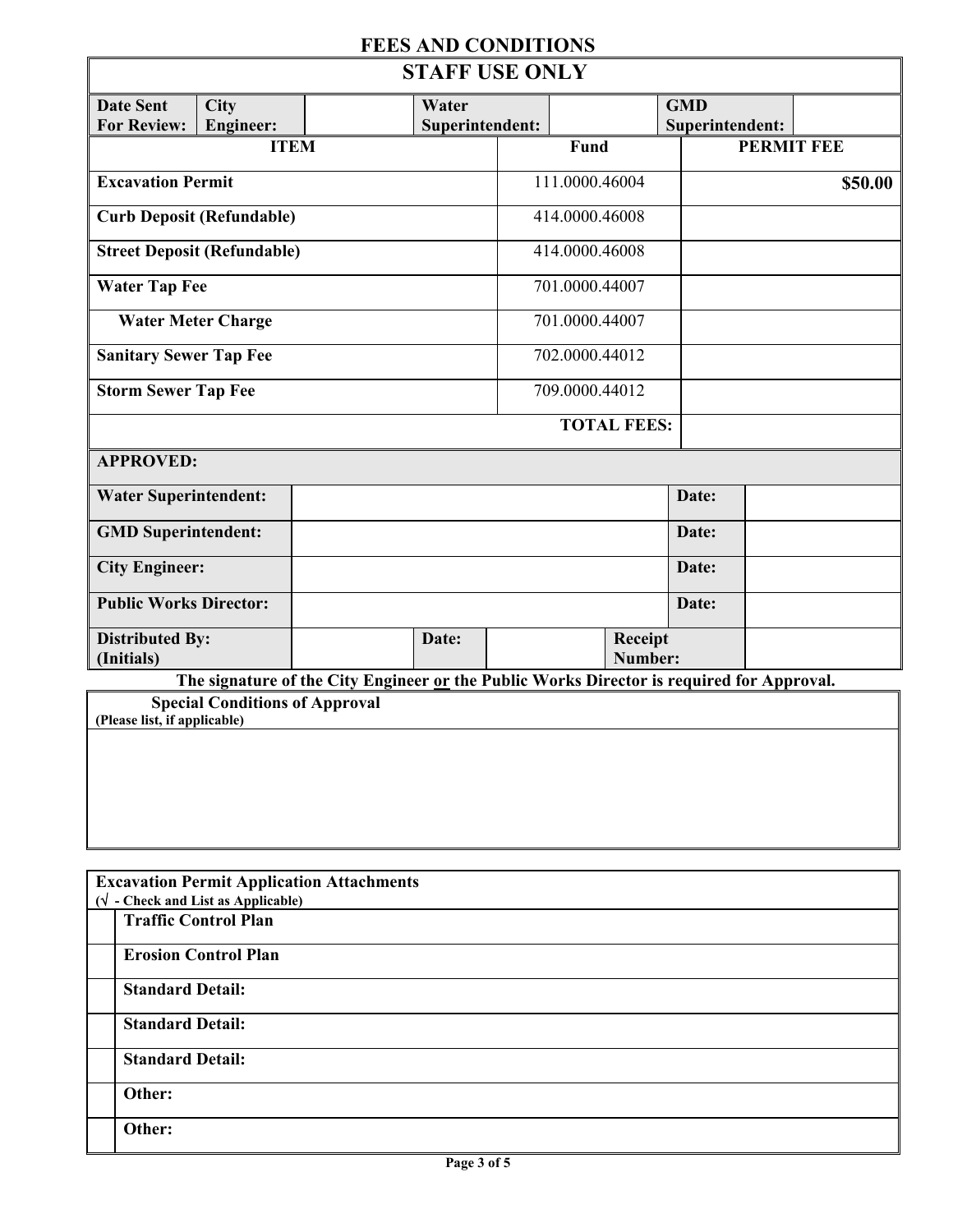## **EXCAVATION/UTILITY TAP-IN PERMIT INSPECTION SCHEDULE**

| Permit#:                                  |                                                    | <b>Site Address:</b>        |                       |                |                      |       |  |  |
|-------------------------------------------|----------------------------------------------------|-----------------------------|-----------------------|----------------|----------------------|-------|--|--|
|                                           |                                                    | <b>REQUIRED INSPECTIONS</b> |                       |                |                      |       |  |  |
| $\sqrt{}$                                 | <b>Type of Inspection</b><br>(Check if Applicable) |                             | Approved?<br>(Circle) |                | <b>Inspected By:</b> | Date: |  |  |
|                                           | <b>Pipe Installation and Bedding</b>               |                             |                       |                |                      |       |  |  |
|                                           | Water                                              |                             | Yes                   | N <sub>0</sub> |                      |       |  |  |
|                                           | <b>Sanitary Sewer</b>                              |                             | Yes                   | N <sub>0</sub> |                      |       |  |  |
|                                           | <b>Storm Sewer</b>                                 |                             | Yes                   | No             |                      |       |  |  |
|                                           | <b>Inspection T</b>                                |                             |                       |                |                      |       |  |  |
|                                           | <b>Sanitary Sewer</b>                              |                             | Yes                   | No             |                      |       |  |  |
|                                           | <b>Storm Sewer</b>                                 |                             | Yes                   | No             |                      |       |  |  |
|                                           | <b>BackFlow Prevention Device</b>                  |                             | Yes                   | N <sub>0</sub> |                      |       |  |  |
|                                           | <b>Grease Trap</b>                                 |                             | Yes                   | N <sub>0</sub> |                      |       |  |  |
|                                           | <b>Pavement Preparation</b>                        |                             | Yes                   | No             |                      |       |  |  |
|                                           | <b>Pavement Restoration</b>                        |                             | Yes                   | No             |                      |       |  |  |
|                                           | <b>Concrete Forms/Sub-Base</b>                     |                             |                       |                |                      |       |  |  |
|                                           | <b>Street/Curb</b>                                 |                             | Yes                   | N <sub>0</sub> |                      |       |  |  |
|                                           | <b>Driveway Apron</b>                              |                             | Yes                   | No             |                      |       |  |  |
|                                           | <b>Sidewalk</b>                                    |                             | Yes                   | No             |                      |       |  |  |
|                                           | <b>Finished Concrete</b>                           |                             | Yes                   | No             |                      |       |  |  |
|                                           | <b>Curb Lawn Restoration</b>                       |                             | Yes                   | N <sub>0</sub> |                      |       |  |  |
|                                           |                                                    |                             |                       |                |                      |       |  |  |
|                                           | Other:                                             |                             | Yes                   | N <sub>0</sub> |                      |       |  |  |
|                                           | Other:                                             |                             | Yes                   | N <sub>0</sub> |                      |       |  |  |
| Other:                                    |                                                    |                             | Yes                   | N <sub>0</sub> |                      |       |  |  |
| <b>Final Approval to Release Deposit:</b> |                                                    |                             | By:<br>Date:          |                |                      |       |  |  |

### **ALL WORK MUST BE INSPECTED PRIOR TO BACKFILLING. FAILURE TO SCHEDULE INSPECTIONS MAY RESULT IN RE-EXCAVATION. CALL (440) 775-7218 FOR ALL EXCAVATION & TAP-IN INSPECTIONS**